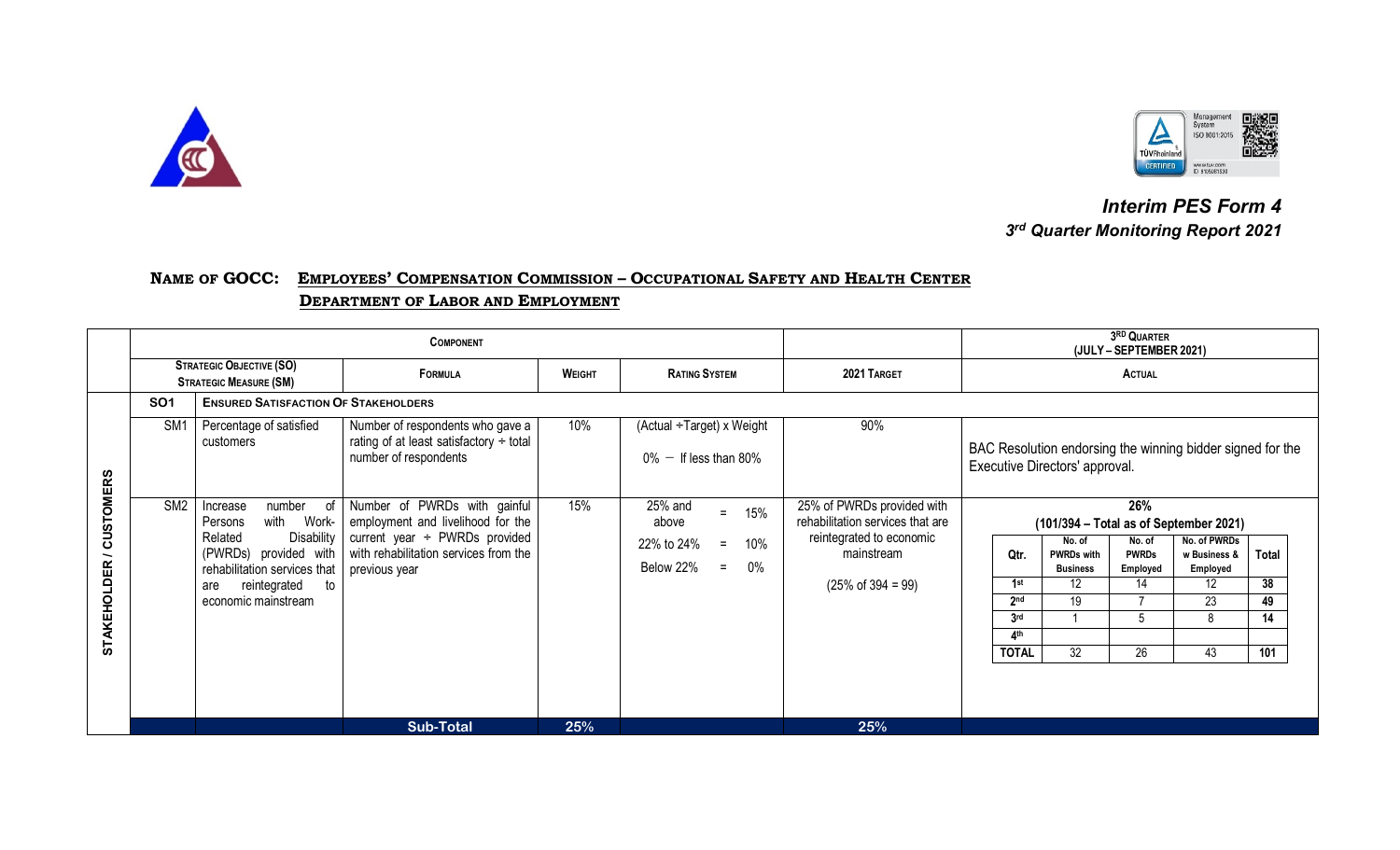|                  |                 |                                                                  | <b>COMPONENT</b>                                                                                                   |               |                           |                                              | 3RD QUARTER<br>(JULY - SEPTEMBER 2021)                                                                                                                                                                                                                                                          |
|------------------|-----------------|------------------------------------------------------------------|--------------------------------------------------------------------------------------------------------------------|---------------|---------------------------|----------------------------------------------|-------------------------------------------------------------------------------------------------------------------------------------------------------------------------------------------------------------------------------------------------------------------------------------------------|
|                  |                 | <b>STRATEGIC OBJECTIVE (SO)</b><br><b>STRATEGIC MEASURE (SM)</b> | FORMULA                                                                                                            | <b>WEIGHT</b> | <b>RATING SYSTEM</b>      | 2021 TARGET                                  | ACTUAL                                                                                                                                                                                                                                                                                          |
|                  | <b>SO2</b>      | <b>MAXIMIZED BUDGET UTILIZATION</b>                              |                                                                                                                    |               |                           |                                              |                                                                                                                                                                                                                                                                                                 |
|                  | SM <sub>3</sub> | Efficient<br>utilization of<br>corporate<br>operating<br>budget  | Total disbursement (net of PS) $\div$<br>Total DBM Approved Corporate<br>Operating Budget (net of PS) <sup>1</sup> | 10%           | All or nothing            | Not lower than 90% but not<br>exceeding 100% | 30%<br>₱123,748,740.60 of ₱407,113,000.00                                                                                                                                                                                                                                                       |
| <b>FINANCE</b>   |                 |                                                                  |                                                                                                                    |               |                           |                                              | ECC - 28% as of September 30, 2021<br>(₱63,781,444.60 of ₱224,989,000.00)                                                                                                                                                                                                                       |
|                  |                 |                                                                  |                                                                                                                    |               |                           |                                              | OSHC - 33% as of September 30, 2021<br>(P59,967,296.00 of P182,124,000.00)                                                                                                                                                                                                                      |
|                  |                 |                                                                  | <b>Sub-Total</b>                                                                                                   | 10%           |                           | 10%                                          |                                                                                                                                                                                                                                                                                                 |
|                  | SO <sub>3</sub> |                                                                  | <b>ENHANCED EC BENEFITS THROUGH POLICY ISSUANCES</b>                                                               |               |                           |                                              |                                                                                                                                                                                                                                                                                                 |
|                  | SM4             | Increase number of<br>approved EC policy<br>issuances to enhance | Total number of EC policy<br>issuances geared towards the<br>enhancement of benefits and                           | 10%           | (Actual ÷Target) x Weight | 5 policies                                   | 160%<br>(8/5 as of September 2021)                                                                                                                                                                                                                                                              |
|                  |                 | benefits and improve<br>services                                 | services                                                                                                           |               |                           |                                              | Granting of Compensation under P.D. No. 626 as Amended, to<br>all Covered Members and/or their Qualified Beneficiaries in the<br>event of Disability or Death due to Inoculation under Republic<br>Act (R.A.) No. 11525 (COVID-19 Vaccination Program Act of<br>2021) (ECC BR No. 21-03-08)     |
| INTERNAL PROCESS |                 |                                                                  |                                                                                                                    |               |                           |                                              | Policy on the Compensability of Disability or Death Under P.D.<br>No. 626 as Amended, due to Injuries Sustained by Employees<br>in the Public and Private Sectors while in the Performance of<br>their Duties or Assigned Task in their Residences or Dwelling<br>Places. (ECC BR No. 21-03-09) |
|                  |                 |                                                                  |                                                                                                                    |               |                           |                                              | Approving a One-time EC Top Up Cash Assistance of<br>-3.<br>Php30,000 for Claimants in the Private Sector with Approved<br>EC Benefits Because of Work-Related COVID-19 (ECC BR No.<br>21-04-13 dated 06 April 2021)                                                                            |

 $1$  Validation of total disbursement will refer to the actual uses of funds as provided in the Statement of Comparison of Budget and Actual Amounts.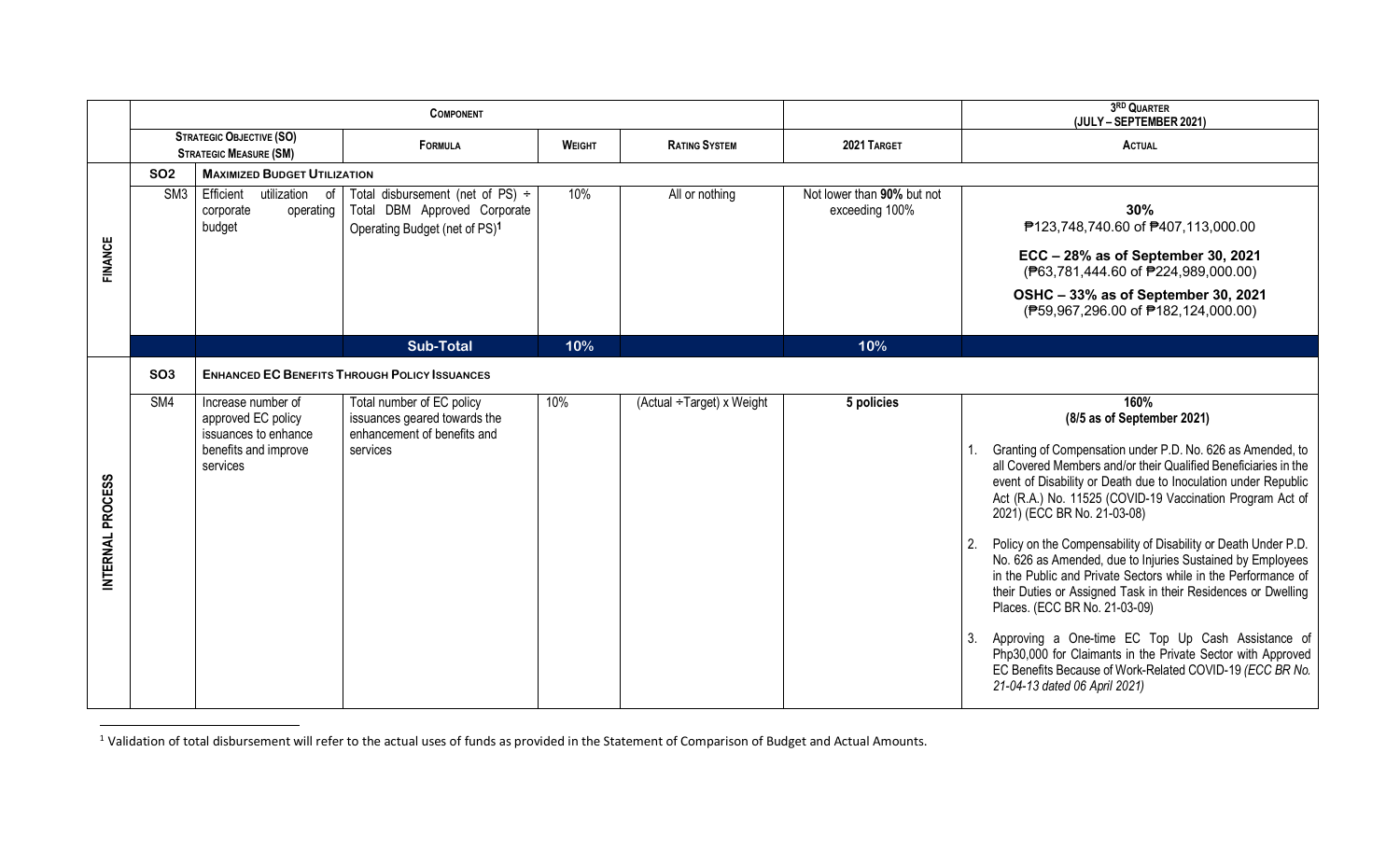|            |                                                                  | <b>COMPONENT</b> |                                       |  | 3RD QUARTER<br>(JULY - SEPTEMBER 2021) |                                                                                                                                                                                                                                                                                                                                                                                                                                                                                                                                                                                                        |
|------------|------------------------------------------------------------------|------------------|---------------------------------------|--|----------------------------------------|--------------------------------------------------------------------------------------------------------------------------------------------------------------------------------------------------------------------------------------------------------------------------------------------------------------------------------------------------------------------------------------------------------------------------------------------------------------------------------------------------------------------------------------------------------------------------------------------------------|
|            | <b>STRATEGIC OBJECTIVE (SO)</b><br><b>STRATEGIC MEASURE (SM)</b> | <b>FORMULA</b>   | <b>RATING SYSTEM</b><br><b>WEIGHT</b> |  | 2021 TARGET                            | <b>ACTUAL</b>                                                                                                                                                                                                                                                                                                                                                                                                                                                                                                                                                                                          |
|            |                                                                  |                  |                                       |  |                                        | Conditions for the Compensability of COVID-19 under the ECC<br>List of Occupational and Work-Related Disease or Annex A of<br>the Amended Rules on Employees' Compensation (EC) (ECC<br>BR No. 21-04-14 dated 06 April 2021)                                                                                                                                                                                                                                                                                                                                                                           |
|            |                                                                  |                  |                                       |  |                                        | Guidelines on the Implementation of Administrative Order No.<br>39 of the Office of the President Authorizing the Grant of a One-<br>Time Financial Assistance of P20,000.00 to Employees'<br>Compensation Pensioners in the Public Sector (ECC BR No.<br>21-04-15 dated 28 April 2021)                                                                                                                                                                                                                                                                                                                |
|            |                                                                  |                  |                                       |  |                                        | Further Easing the Prescriptive Period in the Filing of EC Claims<br>Under P.D. No. 626, As Amended, in All Provinces, Highly-<br>Urbanized Cities and Independent Component Cities During the<br>Entire Duration of State of Public Health Emergency Due to<br>Covid19 Pandemic Amending for This Purpose B.R. No. 20-07-<br>12 ("Prescribing Guidelines On The Interruption Of The<br>Prescriptive Period For The Filing Of Employees' Compensation<br>[EC] Claims During Pandemic, Epidemic Or Public Health<br>Emergency And Other Fortuitous Events") (ECC BR No. 21-05-<br>17 dated 20 May 2021) |
|            |                                                                  |                  |                                       |  |                                        | Guidelines on the Implementation of Administrative Order No.<br>39 of the Office of the President Authorizing the Grant of a One-<br>Time Financial Assistance of P20,000.00 to Employees'<br>Compensation Pensioners in the Private Sector (ECC BR No.<br>21-05-19 dated 21 May 2021)                                                                                                                                                                                                                                                                                                                 |
|            |                                                                  |                  |                                       |  |                                        | Approving a One-Time EC Top Up Cash Assistance of P30,000<br>for Claimants in the Public Sector with Approved EC Benefits<br>Because of Work-Related COVID-19 (ECC BR No. 21-08-22<br>dated 05 August 2021)                                                                                                                                                                                                                                                                                                                                                                                            |
| <b>SO4</b> | <b>PROMPT AND FAIR RESOLUTION OF CASES</b>                       |                  |                                       |  |                                        |                                                                                                                                                                                                                                                                                                                                                                                                                                                                                                                                                                                                        |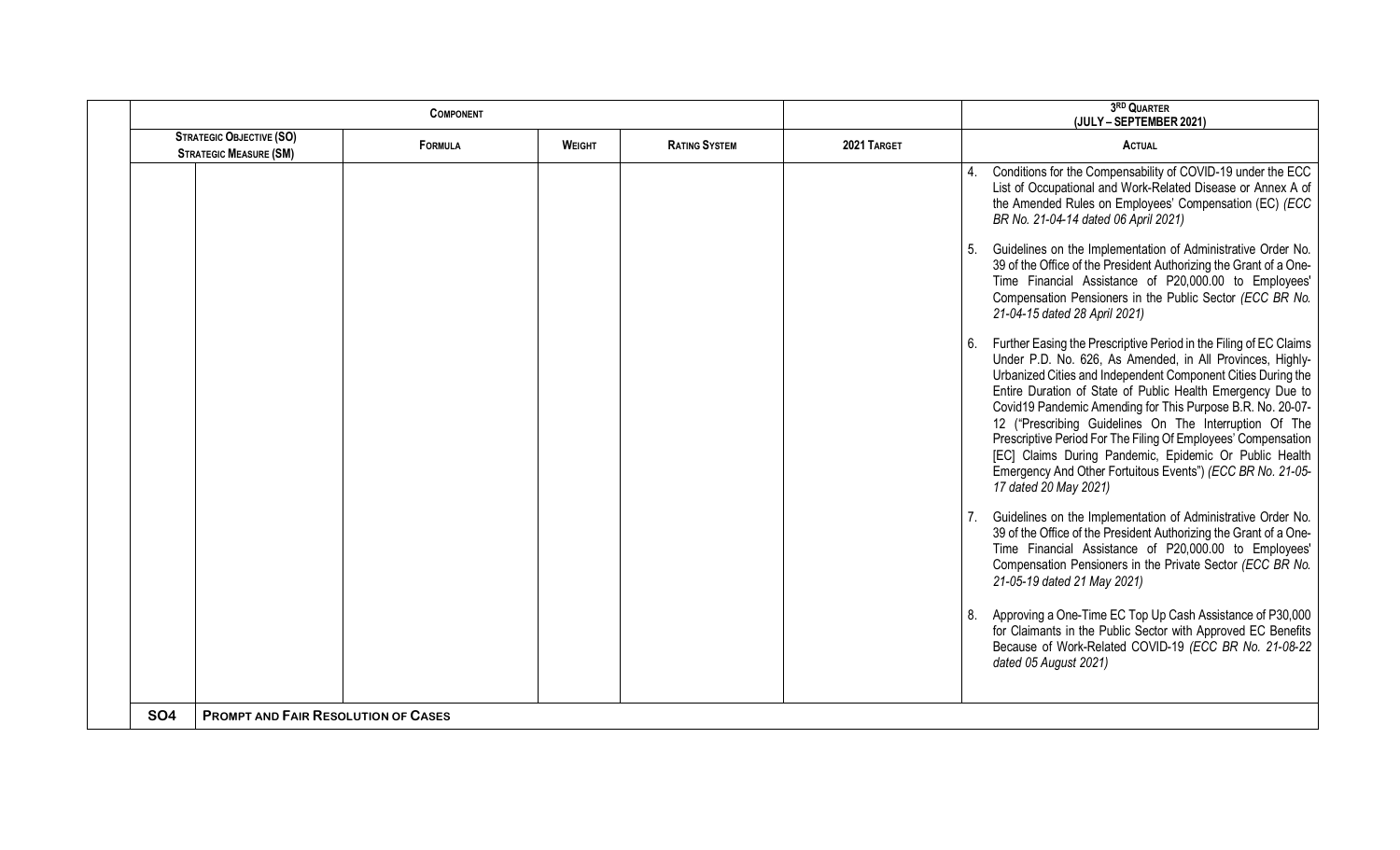| <b>COMPONENT</b>  |                                                                                             |                                                                                                                                                             |               |                                                        |                                                                                                 | 3RD QUARTER<br>(JULY - SEPTEMBER 2021)                                     |                       |                      |                |                      |                |
|-------------------|---------------------------------------------------------------------------------------------|-------------------------------------------------------------------------------------------------------------------------------------------------------------|---------------|--------------------------------------------------------|-------------------------------------------------------------------------------------------------|----------------------------------------------------------------------------|-----------------------|----------------------|----------------|----------------------|----------------|
|                   | <b>STRATEGIC OBJECTIVE (SO)</b><br><b>STRATEGIC MEASURE (SM)</b>                            | <b>FORMULA</b>                                                                                                                                              | <b>WEIGHT</b> | <b>RATING SYSTEM</b>                                   | 2021 TARGET                                                                                     |                                                                            |                       | <b>ACTUAL</b>        |                |                      |                |
| SM <sub>5</sub>   | <b>Efficient Disposition of</b><br>Appealed Cases within<br>the Process Cycle Time<br>(PCT) | Number of cases acted upon within<br>PCT from docketing of appeal ÷<br>Number of cases as of 30 November                                                    | 15%           | (Actual ÷ Target) x Weight<br>$0\%$ = If less than 80% | 100%<br><b>Appealed Cases disposed</b><br>within the Applicable<br>Processing Time <sup>2</sup> | Total<br>appealed<br>cases<br>disposed<br>within 20<br>working<br>days PCT | Q1<br>100%<br>(20/20) | Q2<br>82%<br>(47/57) |                | Q3<br>82%<br>(80/97) | Q <sub>4</sub> |
|                   |                                                                                             |                                                                                                                                                             |               |                                                        |                                                                                                 |                                                                            |                       |                      |                |                      |                |
| <b>SO5</b><br>SM6 | PWRDs facilitated with<br>rehabilitation services<br>(PT/OT, Prosthesis and                 | <b>INCREASED AVAILMENT OF REHABILITATION SERVICES FOR PWRDS</b><br>Number of PWRDs with valid<br>requests provided with<br>rehabilitation ÷ total number of | 10%           | All or nothing                                         | 100% of PWRDs with valid<br>requests provided with<br>rehabilitation services                   | 177 PWRDs provided with rehabilitation services                            |                       | 100%                 |                |                      |                |
|                   | Skills and Entrepreneurial                                                                  | PWRDs with complete documents                                                                                                                               |               |                                                        |                                                                                                 |                                                                            | Q1                    | Q2                   | Q3             | Q <sub>4</sub>       | Total          |
|                   | training)                                                                                   |                                                                                                                                                             |               |                                                        |                                                                                                 | PT/OT                                                                      | $\overline{7}$        | 17 <sup>17</sup>     | 16             |                      | 40             |
|                   |                                                                                             |                                                                                                                                                             |               |                                                        |                                                                                                 | Prosthesis                                                                 | $\overline{2}$        | $2^{\circ}$          | $\overline{2}$ |                      | 6              |
|                   |                                                                                             |                                                                                                                                                             |               |                                                        |                                                                                                 | Entrepreneurial<br>/Skills Training                                        | 43                    | 46                   | 42             |                      | 131            |

 $^{2}$  Applicable process cycle time based on compliance with Republic Act No. 11032 or the Ease of Doing Business and Efficient Government Service Delivery Act of 2018.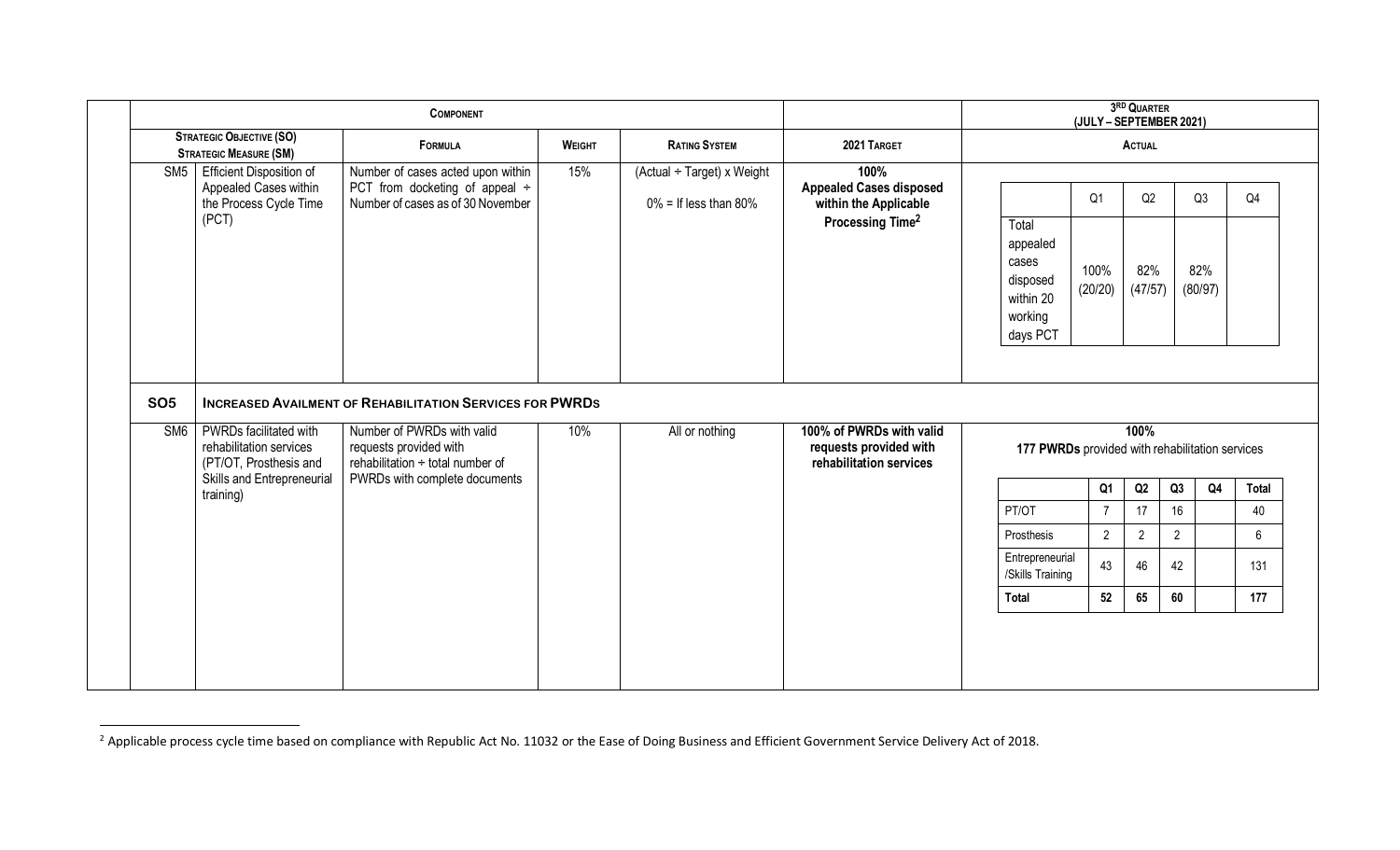| <b>STRATEGIC OBJECTIVE (SO)</b><br><b>STRATEGIC MEASURE (SM)</b> |                                                                                              | <b>COMPONENT</b>                                                                              |               |                            |                                        | 3RD QUARTER<br>(JULY - SEPTEMBER 2021)                |                                |              |              |                |                     |
|------------------------------------------------------------------|----------------------------------------------------------------------------------------------|-----------------------------------------------------------------------------------------------|---------------|----------------------------|----------------------------------------|-------------------------------------------------------|--------------------------------|--------------|--------------|----------------|---------------------|
|                                                                  |                                                                                              | <b>FORMULA</b>                                                                                | <b>WEIGHT</b> | <b>RATING SYSTEM</b>       | 2021 TARGET                            | <b>ACTUAL</b>                                         |                                |              |              |                |                     |
| <b>SO6</b>                                                       |                                                                                              | <b>IMPROVED AWARENESS AND CAPACITY IN PRIORITY AREAS</b>                                      |               |                            |                                        |                                                       |                                |              |              |                |                     |
| SM7                                                              | Increase the number of<br>new batches for the<br>mandatory Occupational<br>Safety and Health | Actual number of batches provided<br>for safety officers in compliance<br>with R.A. No. 11058 | 5%            | All or nothing             | 175 new batches of OSH<br>trainings    | (464/175 batches as of September 2021)                |                                | 265%         |              |                |                     |
|                                                                  | (OSHC) trainings for<br>Safety Officers conducted                                            |                                                                                               |               |                            |                                        |                                                       | Q <sub>1</sub>                 | Q2           | Q3           | Q <sub>4</sub> | <b>Total</b>        |
|                                                                  |                                                                                              |                                                                                               |               |                            |                                        | New batches<br>provided with<br><b>OSHC Trainings</b> | 42                             | 192          | 230          |                | 464                 |
|                                                                  | <b>EFFICIENT DELIVERY OF TECHNICAL SERVICES</b>                                              |                                                                                               |               |                            |                                        |                                                       |                                |              |              |                |                     |
| S <sub>M8</sub>                                                  | Percentage of technical<br>services completed within                                         | Number of technical services<br>completed within $PCT \div total$                             | 10%           | (Actual ÷ Target) x Weight | 100%<br>of Technical Services          |                                                       | (222/222 as of September 2021) | 100%         |              |                |                     |
|                                                                  | the process cycle time<br>(PCT) <sup>3</sup>                                                 | number of technical services with<br>valid request                                            |               | $0\%$ = if less than 95%   | completed within the<br>prescribed PCT |                                                       | Q <sub>1</sub>                 | Q2           | Q3           | Q <sub>4</sub> |                     |
|                                                                  |                                                                                              |                                                                                               |               |                            |                                        | OH<br>Examination                                     | $\overline{2}$                 | 5            | $\mathbf{3}$ |                | 10 <sup>°</sup>     |
|                                                                  |                                                                                              |                                                                                               |               |                            |                                        | PPE Testing                                           | 87                             | 61           | 64           |                |                     |
|                                                                  |                                                                                              |                                                                                               |               |                            |                                        | <b>WEM</b>                                            | $\mathbf{0}$                   | $\mathbf{0}$ | $\Omega$     |                | 212<br>$\mathbf{0}$ |
| <b>SO7</b>                                                       |                                                                                              |                                                                                               |               |                            |                                        | Total                                                 | 89                             | 66           | 67           |                | <b>Total</b><br>222 |

<sup>3</sup> Technical Services:(1) Work Environment Measurement; (2) Biological Monitoring for heavy metals and organize solvents; and (3) Personnel Protective Equipment (PPE) Testing Applicable process cycle time<br>3 Technical Servic based on ECC's compliance with Republic Act No. 11032 or the Ease of Doing Business and Efficient Governance Service Delivery Act of 2018.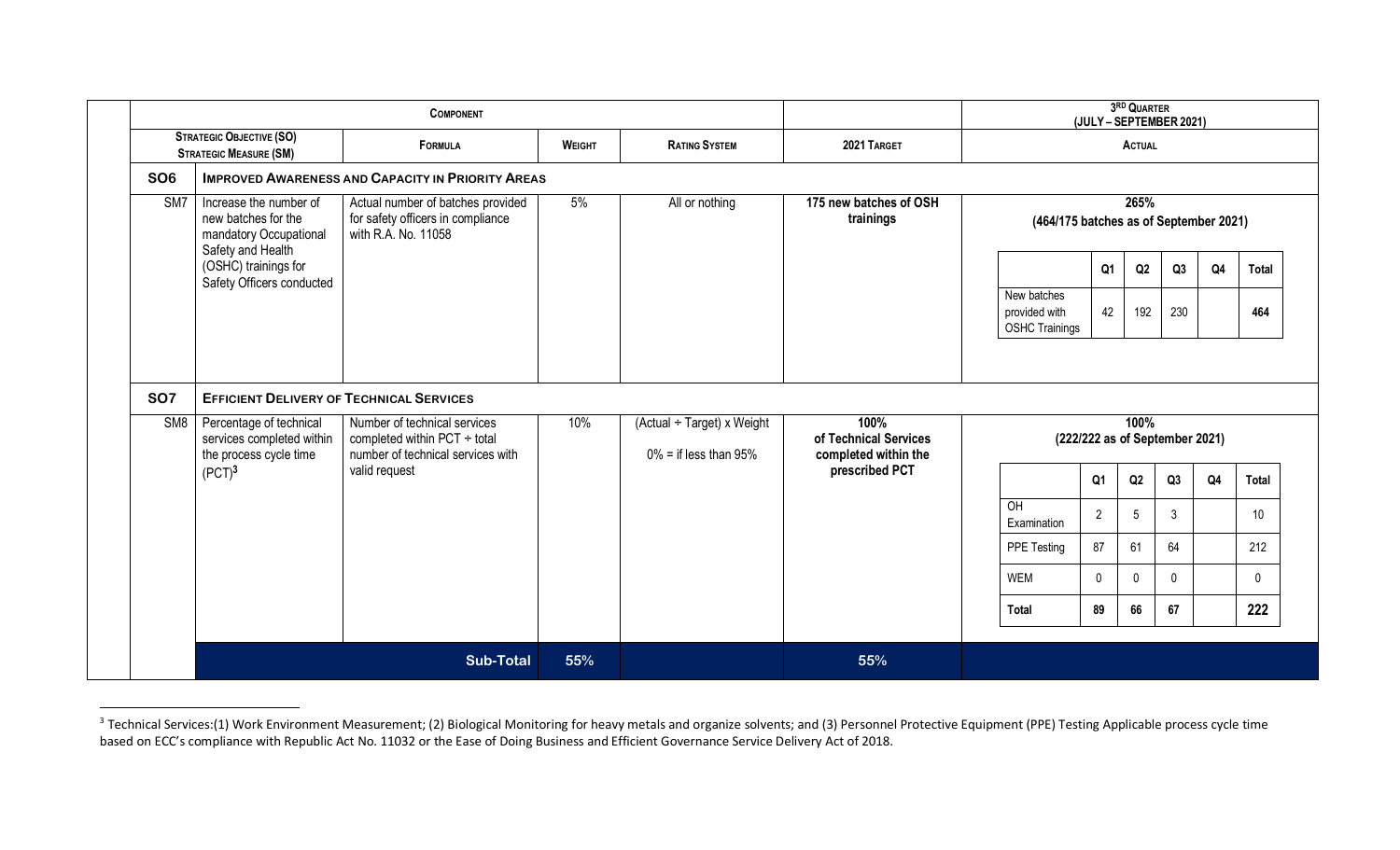|                     |                 |                                                                                     | <b>COMPONENT</b>                                                     | 3RD QUARTER<br>(JULY - SEPTEMBER 2021) |                      |                                                                                                    |                                                                                                               |                                      |                                                                  |     |    |              |
|---------------------|-----------------|-------------------------------------------------------------------------------------|----------------------------------------------------------------------|----------------------------------------|----------------------|----------------------------------------------------------------------------------------------------|---------------------------------------------------------------------------------------------------------------|--------------------------------------|------------------------------------------------------------------|-----|----|--------------|
|                     |                 | <b>STRATEGIC OBJECTIVE (SO)</b><br><b>STRATEGIC MEASURE (SM)</b>                    | <b>FORMULA</b>                                                       | <b>WEIGHT</b>                          | <b>RATING SYSTEM</b> | 2021 TARGET                                                                                        |                                                                                                               |                                      | <b>ACTUAL</b>                                                    |     |    |              |
|                     | SO <sub>8</sub> |                                                                                     | <b>MAINTENANCE AND IMPLEMENTATION OF A QUALITY MANAGEMENT SYSTEM</b> |                                        |                      |                                                                                                    |                                                                                                               |                                      |                                                                  |     |    |              |
|                     | <b>SM09</b>     | <b>Improve Quality</b><br>Management System                                         | Actual accomplishment                                                | 5%                                     | All or nothing       | Pass Surveillance Audit on<br>ISO Certification 9001:2015                                          | <b>ECC</b><br>- Conducted QMS Internal Audit for 2021 from September<br>13 to October 15, 2021<br><b>OSHC</b> |                                      |                                                                  |     |    |              |
|                     | <b>SO9</b>      |                                                                                     | <b>DEVELOPMENT OF HUMAN RESOURCES CAPABILITIES</b>                   |                                        |                      |                                                                                                    | - Conducted internal audit of different QMS Processes                                                         |                                      |                                                                  |     |    |              |
|                     | <b>SM 10</b>    | Percentage of Employees<br>with Required<br>Competencies Met                        | Competency Baseline <sup>4</sup> /<br>Competency Baseline 2019       | 5%                                     | All or nothing       | Improvement on the<br>Competency of the<br>Organization based on the 2020                          |                                                                                                               |                                      | <b>Improved Competency</b><br>based on 2020 year-end assessment  |     |    |              |
|                     |                 |                                                                                     |                                                                      |                                        |                      | year-end assessment                                                                                | <b>Employees</b><br>with 2020                                                                                 | <b>Provided with HR intervention</b> |                                                                  |     |    |              |
| LEARNING AND GROWTH |                 |                                                                                     |                                                                      |                                        |                      |                                                                                                    | Competency<br>Gap                                                                                             | Q <sub>1</sub>                       | Q2                                                               | Q3  | Q4 | <b>TOTAL</b> |
|                     |                 |                                                                                     |                                                                      |                                        |                      |                                                                                                    | ECC                                                                                                           | 19%                                  | 23%                                                              | 13% |    | 56%          |
|                     |                 |                                                                                     |                                                                      |                                        |                      |                                                                                                    | <b>OSHC</b>                                                                                                   | On-going<br>assessment               | Continuing<br>Assessment of<br>competencies for each<br>employee |     |    |              |
|                     |                 |                                                                                     |                                                                      |                                        |                      |                                                                                                    |                                                                                                               |                                      |                                                                  |     |    |              |
|                     | <b>SM11</b>     | Integration of ECC and<br>OSHC Structure,<br>Operations, Systems, and<br>Procedures | Actual Accomplishment                                                | 5%                                     | All or Nothing       | Submission of Complete<br>Documentary Requirements for<br>Proposed Restructuring Plan <sup>5</sup> |                                                                                                               | ECC-OSHC joint meeting conducted.    |                                                                  |     |    |              |

4 The competency baseline of the organization shall pertain to the average percentage of required competencies met which can be computed using the following formula:

 $\sum_{b=1}^B$  $\ _{B=\mathbf{b}=\mathbf{b}}^{E} \left[\frac{\sum_{a=1}^{A} \left(\frac{Actual \: Competency \: Level}{Required \: Competency \: Level}\right)_{a}}{A}\right]$ 

where: a = Competency required, A = Total number of competencies required of position, b = Personnel profile, B = Total number of personnel profiled  $B$ 

Frame of Complete documentary requirements as identified per GCG Memorandum Circular No. 2015-04 (Re-issued) and Guidebook for Reorganization for GOCCs.